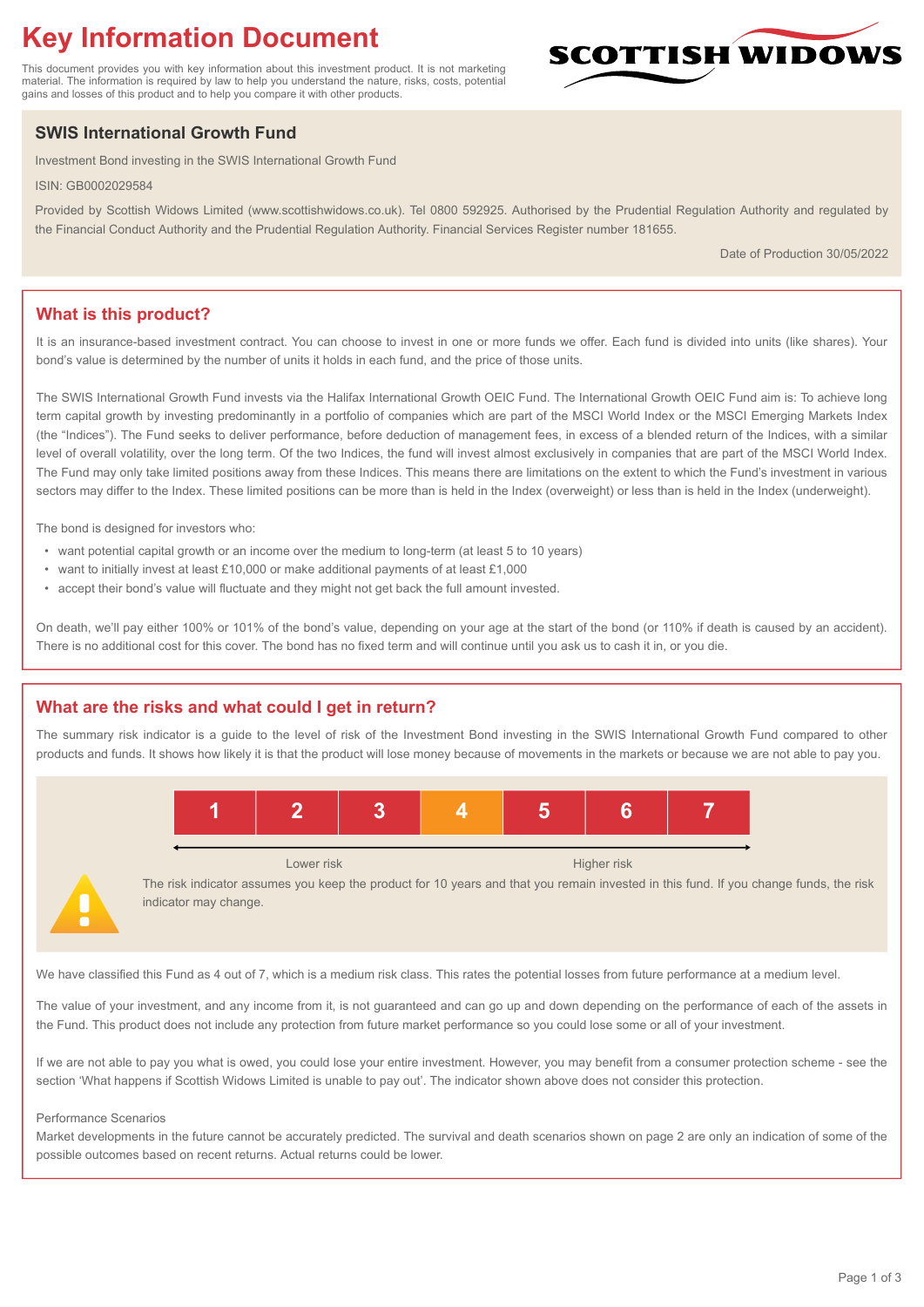

#### **What are the risks and what could I get in return? (continued)**

This table shows the money you could get back over the next 10 years, under different scenarios, assuming that you invest £10,000. The figures below assume no withdrawals are taken and do not allow for any Large Fund Bonus which may apply. The scenarios shown illustrate how your investment could perform. You can compare them with the scenarios of other products. The scenarios presented are an estimate of future performance based on evidence from the past on how the value of this investment varies, and are not an exact indicator. What you get will vary depending on how the market performs and how long you keep the investment. The stress scenario shows what you might get back in extreme market circumstances, and it does not take into account the situation where we are not able to pay you. The death scenario assumes investments perform in line with the moderate scenario.

The figures shown include all the costs of the product itself, but may not include all the costs that you pay to your adviser. The figures do not take into account your personal tax situation, which may also affect how much you get back. Before deciding to invest, you should read the Additional Information Document for more information on the risks and what you might get back. See page 2 for information on how the performance scenarios are calculated.

| <b>Investment £10,000</b> |                                                    |           |            |                                             |  |  |
|---------------------------|----------------------------------------------------|-----------|------------|---------------------------------------------|--|--|
|                           | 1 year                                             |           | 5 years    | 10 years<br>(Recommended<br>holding period) |  |  |
| <b>Survival Scenarios</b> |                                                    |           |            |                                             |  |  |
| <b>Stress scenario</b>    | What you might get back after costs                | £3,361    | £4,552     | £3,127                                      |  |  |
|                           | Average return each year                           | $-66.39%$ | $-14.56\%$ | $-10.97%$                                   |  |  |
| Unfavourable scenario     | What you might get back after costs<br>£8,681      |           | £8,650     | £9,724                                      |  |  |
|                           | Average return each year                           | $-13.19%$ | $-2.86%$   | $-0.28%$                                    |  |  |
| Moderate scenario         | What you might get back after costs                | £10,568   | £13,421    | £18,094                                     |  |  |
|                           | Average return each year                           | 5.68%     | 6.06%      | 6.11%                                       |  |  |
| Favourable scenario       | What you might get back after costs                | £12,845   | £20,791    | £33,616                                     |  |  |
| Average return each year  |                                                    | 28.45%    | 15.76%     | 12.89%                                      |  |  |
| <b>Death scenarios</b>    |                                                    |           |            |                                             |  |  |
| Insured event             | What your beneficiaries might get back after costs | £10,673   | £13,555    | £18,275                                     |  |  |

#### **What happens if Scottish Widows is unable to pay out?**

Your Plan is fully covered by the Financial Services Compensation Scheme. More information about compensation arrangements is available from the Financial Services Compensation Scheme, who can be contacted on 0800 678 1100 or 0207 741 4100 or via their website at www.fscs.org.uk

#### **What are the costs?**

The Reduction in Yield (RIY) shows what impact the total costs you pay will have on the investment return you might get. The total costs take into account one-off, ongoing and incidental costs. The amounts shown here are the cumulative costs of the product itself, for three different holding periods. The monetary figures shown assume you invest £10,000 and investments perform in line with the moderate scenario. The figures are estimates and may change in the future. The person selling you or advising you about this product may charge you other costs. If so, this person will provide you with information about these costs, and show you the impact that all costs will have on your investment over time.

| Investment £10,000              |                             |                              |                            |  |  |  |
|---------------------------------|-----------------------------|------------------------------|----------------------------|--|--|--|
| <b>Scenarios</b>                | If you cash in after 1 year | If you cash in after 5 years | If you cash in at 10 years |  |  |  |
| Total costs                     | £204                        | £897                         | £1,957                     |  |  |  |
| Impact on return (RIY) per year | 2.00%                       | 1.57%                        | 1.52%                      |  |  |  |